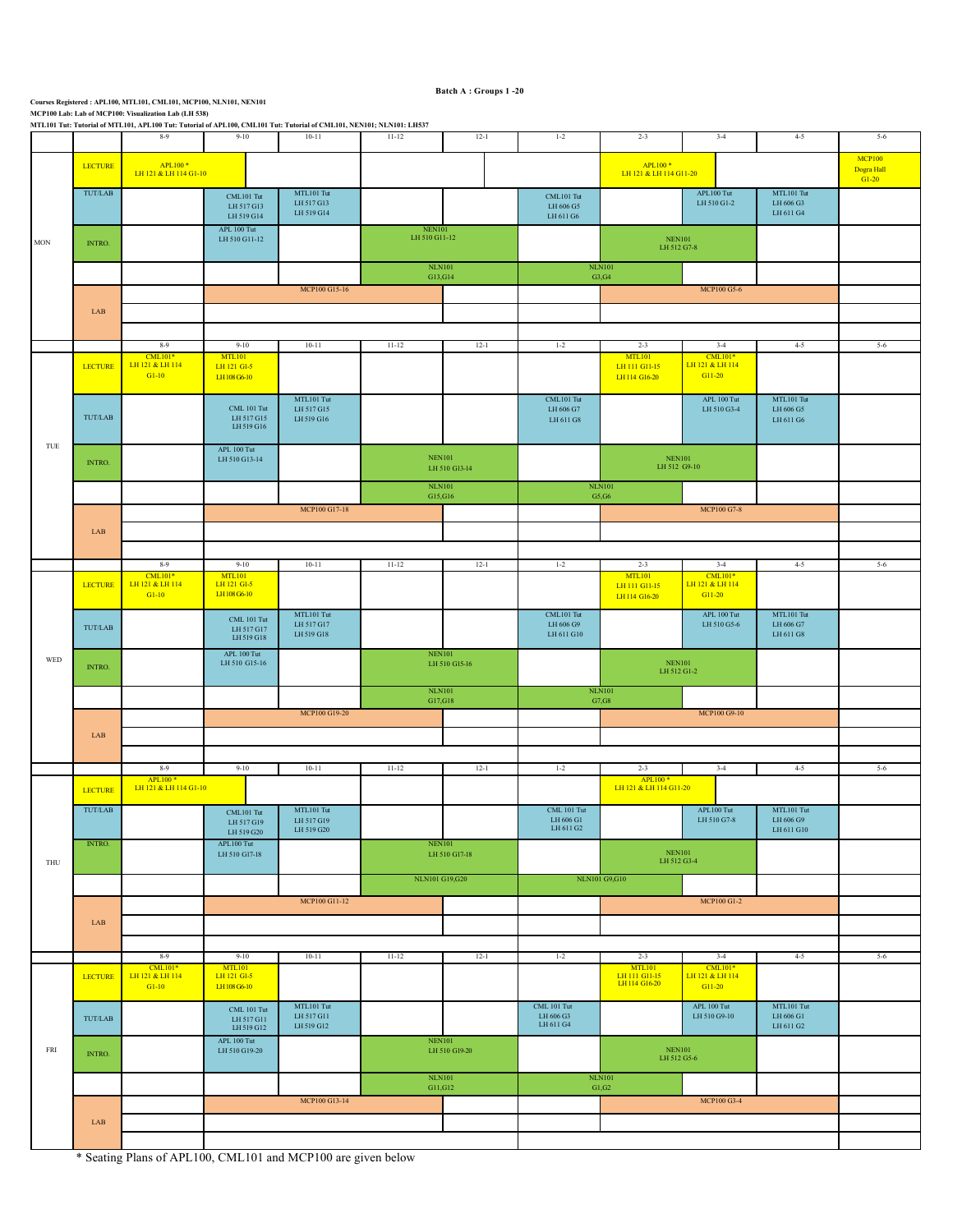|                             |                |                                                                        |                                                                  | Courses Registered : ELL101, COL100, MTL101, PYL101, PYP100, NLN101, NEN101, ELP101 Lab: LH402-403 COL100 Lab: LH502-505<br>MTL101 Tut: Tutorial of MTL101, ELL101 Tut: Tutorial of ELL101, PYL101 Tut: Tutorial of PYL101: PYP100 (Lab of PYL101) LH302, NEN101; NLN101: LH537 |                                                 | Batch B: Groups 21-40 |                                                                    |                                                                    |                                                                                         |                                |         |
|-----------------------------|----------------|------------------------------------------------------------------------|------------------------------------------------------------------|---------------------------------------------------------------------------------------------------------------------------------------------------------------------------------------------------------------------------------------------------------------------------------|-------------------------------------------------|-----------------------|--------------------------------------------------------------------|--------------------------------------------------------------------|-----------------------------------------------------------------------------------------|--------------------------------|---------|
| <b>DAYS</b>                 |                | $8-9$                                                                  | $9 - 10$                                                         | $10 - 11$                                                                                                                                                                                                                                                                       | $11 - 12$                                       | $12 - 1$              | $1-2$                                                              | $2 - 3$                                                            | $3-4$                                                                                   | $4-5$                          | $5-6$   |
| $_{\rm MON}$                | <b>LECTURE</b> | PYL101<br>LH 325 G21-28<br>Seminar Hall G29-36<br>LH 108 G37-40        |                                                                  | <b>COL100*</b><br>LH 121 & LH 114 G21-30<br>LH 325 & LH 318 G31-40                                                                                                                                                                                                              | ELP101 Lab<br>G37-38                            |                       | $\underset{\text{G25-26}}{\text{COL100}}$ Lab<br>G33-34            |                                                                    | $\textbf{PYL}101\;\textbf{Tut}$<br>LH 615 G21<br>LH 604 G22<br>LH 613 G35<br>LH 602 G36 |                                |         |
|                             | TUT/LAB        |                                                                        |                                                                  |                                                                                                                                                                                                                                                                                 |                                                 |                       | ELL101 Tut<br>LH 615 G21<br>LH 604 G22<br>LH 613 G35<br>LH 602 G36 | MTL101 Tut<br>LH 615 G21<br>LH 604 G22<br>LH 613 G35<br>LH 602 G36 | ELP101 Lab G27-28                                                                       |                                |         |
|                             | INTRO.         |                                                                        |                                                                  |                                                                                                                                                                                                                                                                                 | <b>NEN101</b><br>LH 526 G27-28                  |                       |                                                                    |                                                                    |                                                                                         | <b>NEN101</b><br>LH 527 G37-38 |         |
|                             | LAB            |                                                                        |                                                                  |                                                                                                                                                                                                                                                                                 | <b>NLN101</b><br>G29-30                         |                       | <b>NLN101</b><br>G39-40<br>PYP100 G23-24<br>PYP100 G31-32          |                                                                    |                                                                                         |                                |         |
|                             |                | $8-9$                                                                  | $9 - 10$                                                         | $10 - 11$                                                                                                                                                                                                                                                                       | $11 - 12$                                       | $12-1$                | $1-2$                                                              | $2 - 3$                                                            | $3-4$                                                                                   | $4 - 5$                        | $5-6$   |
|                             | <b>LECTURE</b> | <b>MTL101</b><br>LH 111 G21-25                                         | <b>MTL101</b><br>LH 111 G26-30<br>LH 114 G31-35<br>LH 325 G36-40 | <b>ELL101</b><br>LH 108 G21-25<br>LH 111 G26-30<br>LH 114 G31-35<br>LH 325 G36-40                                                                                                                                                                                               | ELP101 Lab G39-40                               |                       |                                                                    | COL100 Lab<br>$\textrm{G27-28}\xspace$ G35-36                      | PYL101 Tut<br>LH 615 G23<br>LH 604 G24<br>LH 613 G37<br>LH 602 G38                      |                                |         |
| $\ensuremath{\mathsf{TUE}}$ | TUT/LAB        |                                                                        |                                                                  |                                                                                                                                                                                                                                                                                 |                                                 |                       | ELL101 Tut<br>LH 615 G23<br>LH 604 G24<br>LH 613 G37<br>LH 602 G38 | MTL101 Tut<br>LH 615 G23<br>LH 604 G24<br>LH 613 G37<br>LH 602 G38 | ELP101 Lab G29-30                                                                       |                                |         |
|                             | INTRO.         |                                                                        |                                                                  |                                                                                                                                                                                                                                                                                 | <b>NEN101</b><br>LH 526 G29-30                  |                       |                                                                    |                                                                    |                                                                                         | <b>NEN101</b><br>LH 527 G39-40 |         |
|                             |                |                                                                        |                                                                  |                                                                                                                                                                                                                                                                                 | <b>NLN101</b><br>G21-22                         |                       | <b>NLN101</b><br>G31-32                                            |                                                                    |                                                                                         |                                |         |
|                             | LAB            |                                                                        |                                                                  |                                                                                                                                                                                                                                                                                 |                                                 |                       |                                                                    |                                                                    | PYP100 G25-26<br>PYP100 G33-34                                                          |                                |         |
|                             |                | $9 - 10$<br>$8-9$<br><b>MTL101</b><br><b>MTL101</b><br>LH 111 G26-30   |                                                                  | $10 - 11$<br><b>ELL101</b><br>LH 108 G21-25                                                                                                                                                                                                                                     | $11 - 12$<br>$12 - 1$                           |                       | $3-4$<br>$1 - 2$<br>$2 - 3$<br>PYL101 Tut<br>LH 615 G25            |                                                                    | $4 - 5$                                                                                 | $5-6$                          |         |
|                             | <b>LECTURE</b> |                                                                        | LH 111 G21-25<br>LH 114 G31-35<br>LH 325 G36-40                  |                                                                                                                                                                                                                                                                                 | ELP101 Lab G31-32                               |                       |                                                                    | COL100 Lab<br>G29-30<br>G37-38                                     | LH 604 G26<br>LH 613 G39<br>LH 602 G40                                                  |                                |         |
| WED                         | TUT/LAB        |                                                                        |                                                                  |                                                                                                                                                                                                                                                                                 |                                                 |                       | ELL101 Tut<br>LH 615 G25<br>LH 604 G26<br>LH 613 G39<br>LH 602 G40 | MTL101 Tut<br>LH 615 G25<br>LH 604 G26<br>LH 613 G39<br>LH 602 G40 | ELP101 Lab G21-22                                                                       |                                |         |
|                             | INTRO.         |                                                                        |                                                                  |                                                                                                                                                                                                                                                                                 | <b>NEN101</b><br>LH 526 G21-22<br><b>NLN101</b> |                       |                                                                    |                                                                    |                                                                                         | NEN101<br>LH 527 G31-32        |         |
|                             |                |                                                                        |                                                                  | G23-24                                                                                                                                                                                                                                                                          |                                                 |                       | <b>NLN101</b><br>G33-34                                            |                                                                    |                                                                                         |                                |         |
|                             | LAB            |                                                                        |                                                                  |                                                                                                                                                                                                                                                                                 |                                                 |                       |                                                                    |                                                                    | PYP100 G27-28<br>PYP100 G35-36                                                          |                                |         |
|                             |                | $8 - 9$                                                                | $9 - 10$                                                         | $10 - 11$                                                                                                                                                                                                                                                                       | $11 - 12$                                       | $12 - 1$              | $1 - 2$                                                            | $2 - 3$                                                            | $3 - 4$                                                                                 | $4 - 5$                        | $5 - 6$ |
|                             | <b>LECTURE</b> | <b>PYL101</b><br>LH 325 G21-28<br>Seminar Hall G29-36<br>LH 108 G37-40 |                                                                  | <b>COL100*</b><br>LH 121 & LH 114 G21-30<br>LH 325 & LH 318 G31-40                                                                                                                                                                                                              | ELP101 Lab G33-34                               |                       |                                                                    | COL100 Lab<br>G21-22<br>G39-40                                     | PYL101 Tut<br>LH 615 G27<br>LH 604 G28<br>LH 613 G31<br>LH 602 G32                      |                                |         |
| THU                         | TUT/LAB        |                                                                        |                                                                  |                                                                                                                                                                                                                                                                                 |                                                 |                       | ELL101 Tut<br>LH 615 G27<br>LH 604 G28<br>LH 613 G31<br>LH 602 G32 | MTL101 Tut<br>LH 615 G27<br>LH 604 G28<br>LH 613 G31<br>LH 602 G32 | ELP101 Lab G23-24                                                                       |                                |         |
|                             | INTRO.         |                                                                        |                                                                  |                                                                                                                                                                                                                                                                                 | <b>NEN101</b><br>LH 526 G23-24                  |                       |                                                                    |                                                                    |                                                                                         | NEN101<br>LH 527 G33-34        |         |
|                             |                |                                                                        |                                                                  |                                                                                                                                                                                                                                                                                 | <b>NLN101</b><br>G25-26                         |                       |                                                                    | $\rm NLN101$<br>G35-36                                             |                                                                                         |                                |         |
|                             | LAB            |                                                                        |                                                                  |                                                                                                                                                                                                                                                                                 |                                                 |                       | PYP100 G29-30<br>PYP100 G37-38                                     |                                                                    |                                                                                         |                                |         |
|                             |                | $8-9$                                                                  | $9 - 10$                                                         | $10 - 11$                                                                                                                                                                                                                                                                       | $11 - 12$                                       | $12-1$                | $1 - 2$                                                            | $2 - 3$                                                            | $3 - 4$                                                                                 | $4 - 5$                        | $5 - 6$ |
| FRI                         | <b>LECTURE</b> | <b>MTL101</b><br>LH 111 G21-25                                         | <b>MTL101</b><br>LH 111 G26-30<br>LH 114 G31-35<br>LH 325 G36-40 | <b>ELL101</b><br>LH 108 G21-25<br>LH 111 G26-30<br>LH 114 G31-35<br>LH 325 G36-40                                                                                                                                                                                               | ELP101 Lab G35-36                               |                       |                                                                    | COL100 Lab<br>G23-24<br>G31-32                                     | PYL101 Tut<br>LH 615 G29<br>LH 604 G30<br>LH 613 G33<br>LH 602 G34                      |                                |         |
|                             | TUT/LAB        |                                                                        |                                                                  |                                                                                                                                                                                                                                                                                 |                                                 |                       | ELL101 Tut<br>LH 615 G29<br>LH 604 G30<br>LH 613 G33<br>LH 602 G34 | MTL101 Tut<br>LH 615 G29<br>LH 604 G30<br>LH 613 G33<br>LH 602 G34 | ELP101 Lab G25-26                                                                       |                                |         |
|                             | INTRO.         |                                                                        |                                                                  |                                                                                                                                                                                                                                                                                 | <b>NEN101</b><br>LH 526 G25-26                  |                       |                                                                    |                                                                    |                                                                                         | <b>NEN101</b><br>LH 527 G35-36 |         |
|                             |                |                                                                        |                                                                  |                                                                                                                                                                                                                                                                                 | <b>NLN101</b><br>G27-28                         |                       |                                                                    | <b>NLN101</b><br>G37-38                                            |                                                                                         |                                |         |
|                             | LAB            |                                                                        |                                                                  |                                                                                                                                                                                                                                                                                 |                                                 |                       |                                                                    |                                                                    | PYP100 G21-22<br>PYP100 G39-40                                                          |                                |         |
|                             |                |                                                                        |                                                                  |                                                                                                                                                                                                                                                                                 |                                                 |                       |                                                                    |                                                                    |                                                                                         |                                |         |

\*Seating Plan of COL100 is given below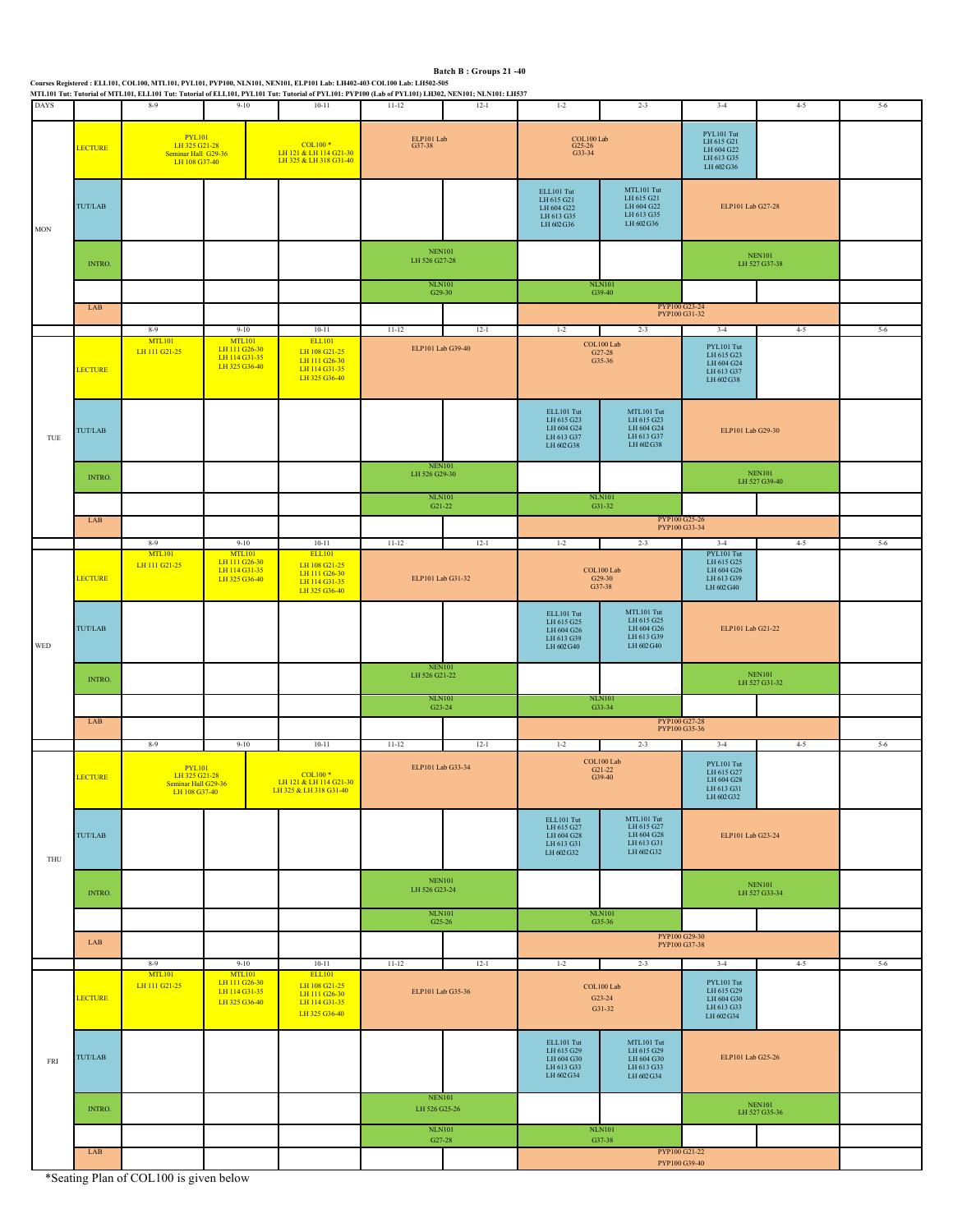|                |          | Time (08:00-09:30) |       | Time (14:00-15:30) |       |  |
|----------------|----------|--------------------|-------|--------------------|-------|--|
| Week           | Day      | LH121              | LH114 | LH121              | LH114 |  |
| $\mathbf{1}$   | Monday   | $1 - 8$            | 9,10  | $11 - 18$          | 19,20 |  |
|                | Thursday | $3-10$             | 1,2   | $13 - 20$          | 11,12 |  |
| $\overline{2}$ | Monday   | $1,2,5-10$         | 3,4   | $11, 12, 15 - 20$  | 13,14 |  |
|                | Thursday | $1-4,7-10$         | 5,6   | $11-14, 17-20$     | 15,16 |  |
| $\overline{3}$ | Monday   | $1-6, 9,10$        | 7,8   | $11-16,19,20$      | 17,18 |  |
|                | Thursday | $1 - 8$            | 9,10  | $11 - 18$          | 19,20 |  |
| $\overline{4}$ | Monday   | $3 - 10$           | 1,2   | $13 - 20$          | 11,12 |  |
|                | Thursday | $1,2,5-10$         | 3,4   | $11, 12, 15 - 20$  | 13,14 |  |
| 5              | Monday   | $1-4,7-10$         | 5,6   | $11-14, 17-20$     | 15,16 |  |
|                | Thursday | $1-6, 9,10$        | 7,8   | $11-16,19,20$      | 17,18 |  |
| 6              | Monday   | $1 - 8$            | 9,10  | $11 - 18$          | 19,20 |  |
|                | Thursday | $3-10$             | 1,2   | $13 - 20$          | 11,12 |  |
| $\tau$         | Monday   | $1,2,5-10$         | 3,4   | $11, 12, 15 - 20$  | 13,14 |  |
|                | Thursday | $1-4,7-10$         | 5,6   | $11-14, 17-20$     | 15,16 |  |
| 8              | Monday   | $1-6, 9, 10$       | 7,8   | $11-16,19,20$      | 17,18 |  |
|                | Thursday | $1-8$              | 9,10  | $11 - 18$          | 19,20 |  |
| 9              | Monday   | $3-10$             | 1,2   | $13 - 20$          | 11,12 |  |
|                | Thursday | $1,2,5-10$         | 3,4   | $11, 12, 15 - 20$  | 13,14 |  |
| 10             | Monday   | $1-4,7-10$         | 5,6   | $11 - 14, 17 - 20$ | 15,16 |  |
|                | Thursday | $1-6, 9,10$        | 7,8   | $11-16,19,20$      | 17,18 |  |
| 11             | Monday   | $1 - 8$            | 9,10  | $11 - 18$          | 19,20 |  |
|                | Thursday | $3-10$             | 1,2   | $13 - 20$          | 11,12 |  |
| 12             | Monday   | $1,2,5-10$         | 3,4   | $11, 12, 15 - 20$  | 13,14 |  |
|                | Thursday | $1-4,7-10$         | 5,6   | $11 - 14, 17 - 20$ | 15,16 |  |

## **APL100: Seating plan for different groups (1-20) of Batch A**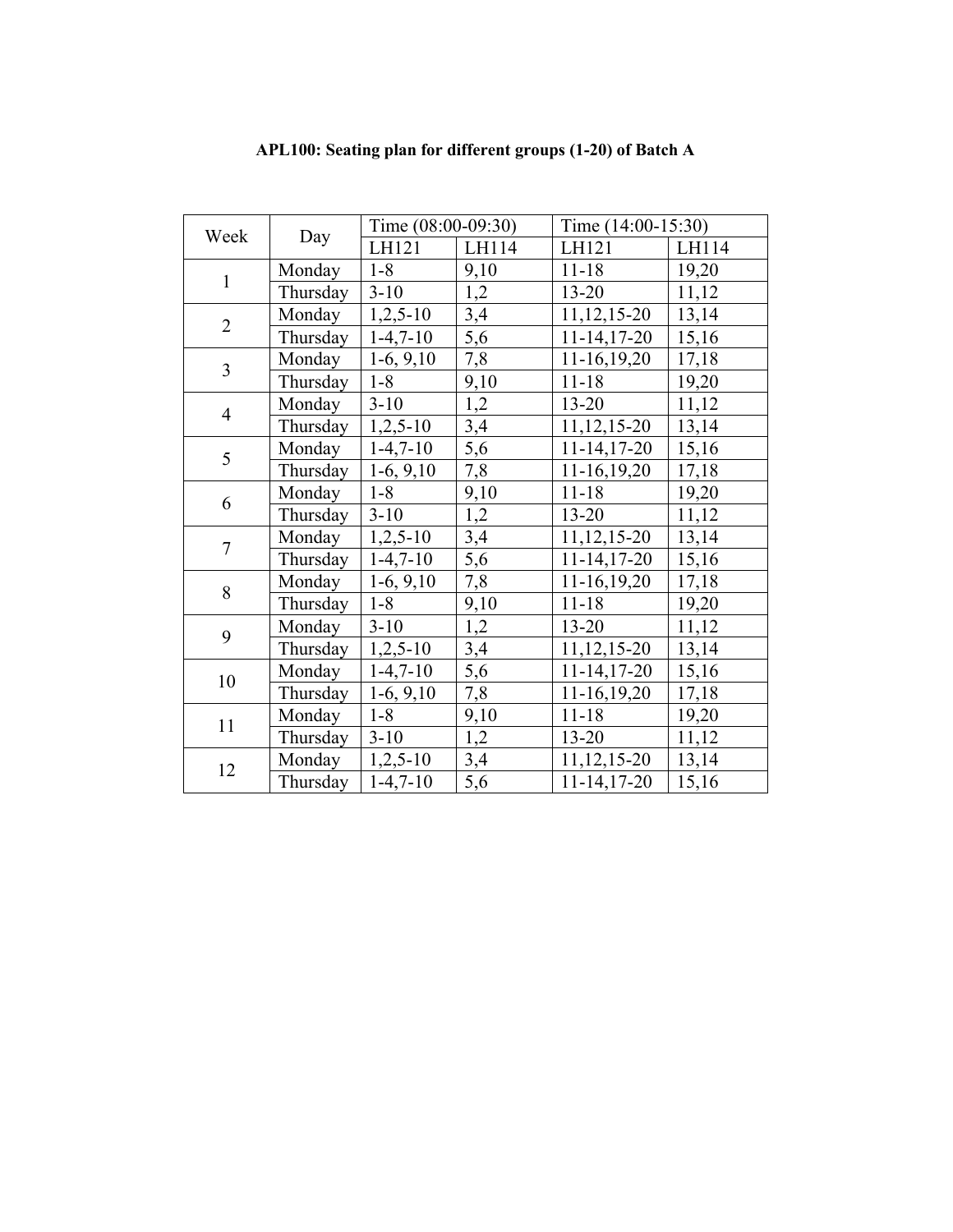|                |                        | Time (08:00-09:00) |             | Time (15:00-16:00) |       |  |
|----------------|------------------------|--------------------|-------------|--------------------|-------|--|
| Week           | Day                    | LH121              | LH114       | LH121              | LH114 |  |
|                | Tuesday                | $1 - 8$            | 9,10        | $11 - 18$          | 19,20 |  |
| $\mathbf{1}$   | Wednesday              | $3-10$             | 1,2         | $13 - 20$          | 11,12 |  |
|                | Friday                 | $1,2,5-10$         | 3,4         | 11, 12, 15-20      | 13,14 |  |
|                | Tuesday                | $1-4,7-10$         | 5,6         | $11 - 14, 17 - 20$ | 15,16 |  |
| $\overline{2}$ | Wednesday              | $1-6, 9, 10$       | 7,8         | $11-16,19,20$      | 17,18 |  |
|                | Friday                 | $1 - 8$            | <u>9,10</u> | $11 - 18$          | 19,20 |  |
|                | Tuesday                | $3 - 10$           | 1,2         | $13 - 20$          | 11,12 |  |
| $\overline{3}$ | Wednesday              | $1,2,5-10$         | 3,4         | 11, 12, 15-20      | 13,14 |  |
|                | Friday                 | $1-4,7-10$         | 5,6         | $11-14, 17-20$     | 15,16 |  |
|                | Tuesday                | $1-6, 9, 10$       | 7,8         | $11-16,19,20$      | 17,18 |  |
| $\overline{4}$ | Wednesday              | $1 - 8$            | 9,10        | $11 - 18$          | 19,20 |  |
|                | Friday                 | $3-10$             | 1,2         | $13 - 20$          | 11,12 |  |
|                | Tuesday                | $1,2,5-10$         | 3,4         | 11, 12, 15-20      | 13,14 |  |
| 5              | Wednesday   $1-4,7-10$ |                    | 5,6         | $11 - 14, 17 - 20$ | 15,16 |  |
|                | Friday                 | $1-6, 9, 10$       | 7,8         | $11-16,19,20$      | 17,18 |  |
|                | Tuesday                | $1 - 8$            | 9,10        | $11 - 18$          | 19,20 |  |
| 6              | Wednesday              | $3-10$             | 1,2         | $13 - 20$          | 11,12 |  |
|                | Friday                 | $1,2,5-10$         | 3,4         | 11, 12, 15-20      | 13,14 |  |
|                | Tuesday                | $1-4,7-10$         | 5,6         | $11 - 14, 17 - 20$ | 15,16 |  |
| $\tau$         | Wednesday              | $1-6, 9, 10$       | 7,8         | $11-16,19,20$      | 17,18 |  |
|                | Friday                 | $1 - 8$            | 9,10        | $11 - 18$          | 19,20 |  |
|                | Tuesday                | $3-10$             | 1,2         | $13 - 20$          | 11,12 |  |
| 8              | Wednesday              | $1,2,5-10$         | 3,4         | 11, 12, 15-20      | 13,14 |  |
|                | Friday                 | $1-4,7-10$         | 5,6         | $11 - 14, 17 - 20$ | 15,16 |  |
|                | Tuesday                | $1-6, 9, 10$       | 7,8         | $11-16,19,20$      | 17,18 |  |
| 9              | Wednesday              | $1 - 8$            | 9,10        | $11 - 18$          | 19,20 |  |
|                | Friday                 | $3-10$             | 1,2         | 13-20              | 11,12 |  |
|                | Tuesday                | $1,2,5-10$         | 3,4         | 11, 12, 15-20      | 13,14 |  |
| 10             | Wednesday              | $1-4,7-10$         | 5,6         | $11-14, 17-20$     | 15,16 |  |
|                | Friday                 | $1-6, 9, 10$       | 7,8         | 11-16,19,20        | 17,18 |  |
|                | Tuesday                | $1 - 8$            | 9,10        | $11 - 18$          | 19,20 |  |
| 11             | Wednesday              | $3-10$             | 1,2         | $13 - 20$          | 11,12 |  |
|                | Friday                 | $1,2,5-10$         | 3,4         | 11, 12, 15 - 20    | 13,14 |  |
|                | Tuesday                | $1-4,7-10$         | 5,6         | $11 - 14, 17 - 20$ | 15,16 |  |
| 12             | Wednesday              | $1-6, 9, 10$       | 7,8         | $11-16,19,20$      | 17,18 |  |
|                | Friday                 | $1 - 8$            | 9,10        | $11 - 18$          | 19,20 |  |

**CML101: Seating plan for different groups (1-20) of Batch A**